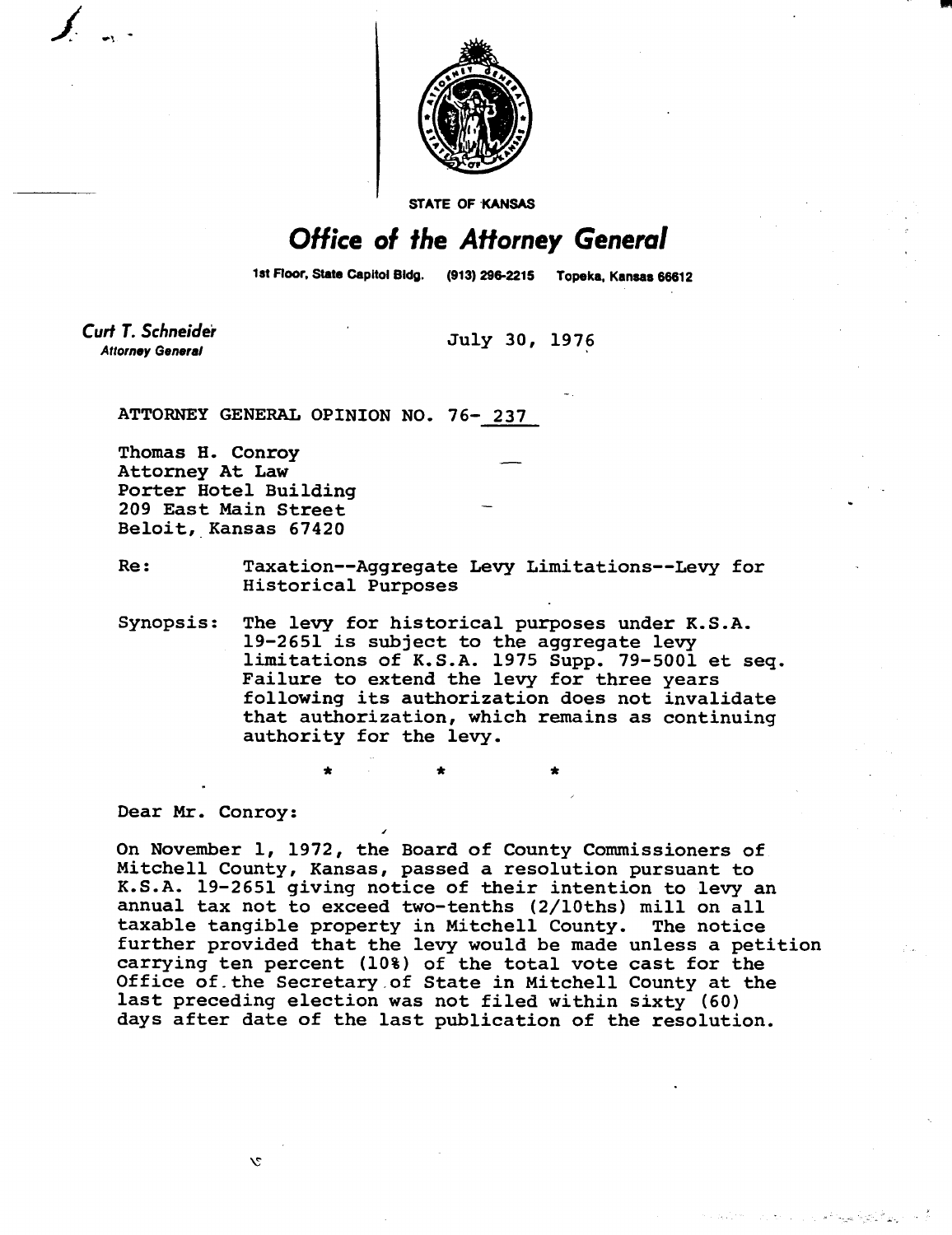Thomas H. Conroy Page Two July 30, 1976

**Although no protests were filed within the sixty-day period, the tax levy has not yet been raised due to questions raised by auditors for the county, who queried whether the levy could lawfully be made consistent with the aggregate levy limitations of K.S.A. 1975 Supp. 79-5001 et seq., commonly known as the tax lid."** 

**At the time the levy was authorized in 1972, K.S.A. 19-2651 provided in part as follows:** 

> **"In order to provide funds to carry out the provisions of this act, the board**  of county commissioners may levy an **annual tax of not to exceed two-tenths of one mill on all the taxable tangible property in the county . . . Said tax levy shall be in addition to all other tax levies authorized or limited by law and shall not be subject to, or within, any of the specific tax levy limitations or aggregate tax levy limitation prescribed by K.S.A. 79-1947 and acts amendatory thereof."**

**By a 1975 amendment, the two-tenths mill limitation was removed from this provision. In lieu of the specific levy limitation, the provision as amended merely limits the levy made for the purposes of the act on and after July 1, 1975, to that which was authorized by law prior to July 1, 1975. If a greater levy is sought, a resolution therefor must be adopted, and, if a sufficient protest petition is filed, it must be approved by the electorate. If, of course, no protest petition is filed, any increased levy authorized by the resolution may be extended, consistent with any other applicable limitations.** 

**Apparently, the real question raised was whether the levy is exempt from the tax lid. All levies are subject to the lid except those excepted by either of two means, as specified in K.S.A. 1975 Supp. 79-5003:** 

र्नुहो